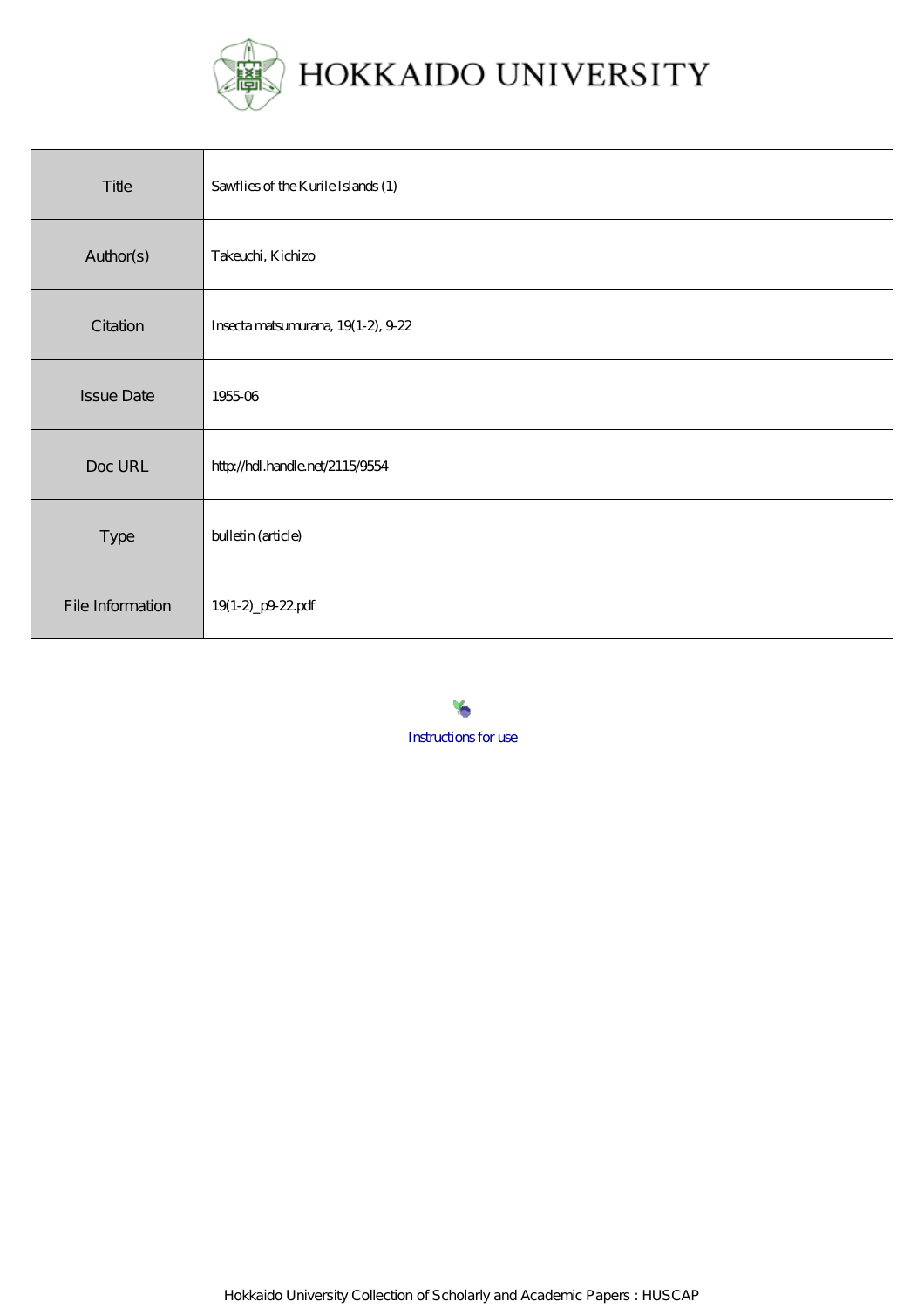## SAWFLIES OF THE KURILE ISLANDS (I)

## By KICHIZO TAKEUCHI

## Takeuchi Entomological Laboratory, Yamashina, Kyoto

Through the courtesy of Professor TOlCHI UCHIDA and Dr. CHIHISA WATA-NABE, I have had the opportunity to examine a large 'collection of sawflies, Hymenoptera Symphyta, from the Kurile Islands, in the Entomological Institute of the Hokkaido University. With the exception of some undetermined specimens, this collection consists of about 560 specimens representing 73 species and 13 subspecies or varieties, among which 13 are new to science and 54 are new to the fauna of the islands. They were mostly collected by Prof. TOICHI UCHIDA and Mr. Yuzo SUGIHARA from the islands of Shikotan, Kunashiri, Uruppu and Etorofu during the summers of 1935 and 1936. Unless otherwise stated, all the specimens recorded in the present paper are preserved in the collection of the above-mentioned institute.

I have already published three papers\* on the sawfly fauna of the islands, in which I recorded a total of 36 species or varieties from the islands, but the following 11 are not represented in the present collection: *Arge fuscipes expansa* KLUG *(=A. kobayashii* TAKEUCHI). *Arge jonasi* KIRBY, *C1'mbex femorata uchidai* TAKEUCHI, *Strongylogaster lineata* CHRIST, *Tenthredella limbata* KLUG, *Tenthredella stulta* JAKOVLEV, *Pachyprotasis tenebrosa bergmani* MALAISE, *Conaspidia hyalina* SATO, *Hemichroa paramushirensis* TAKEUCHI, *Pachynematus penegalensis* ENSLIN and *P. umbripennis* EVERSMANN.

Before proceeding further, I wish to express my heartiest thanks to Professor TOlCHI UCHIDA and Dr. CHIHISA WATANABE for their kindness in placing this valuable collection at my disposal, and to Mr. T. KISHII $_{\text{L}}$  for the care and time spent in drawing figures contained in this paper.

## Family Cephidae

*1. Cephus camtschatcatis* ENSLIN, 1927

Kunashiri: Yambetsu, 19 58, 22-25, VII, 1935. Etorofu: Porosu, 28, 14-

<sup>\* 1)</sup> Some sawflies from the island of Shikotan in the southern Kuriles. Trans. Kansai Ent. Soc., 2 : 30-34, 1931.

<sup>2)</sup> Four species of sawflies from the northern Kuriles. Bull. Biogeogr. Soc. Japan, 4 (2) : 86-90, 1933 (in Japanese).

<sup>3)</sup> Sawflies of the Kurile Islands. Trans. Kansai Ent. Soc., 5 : 17-24, 1934 (in Japanese).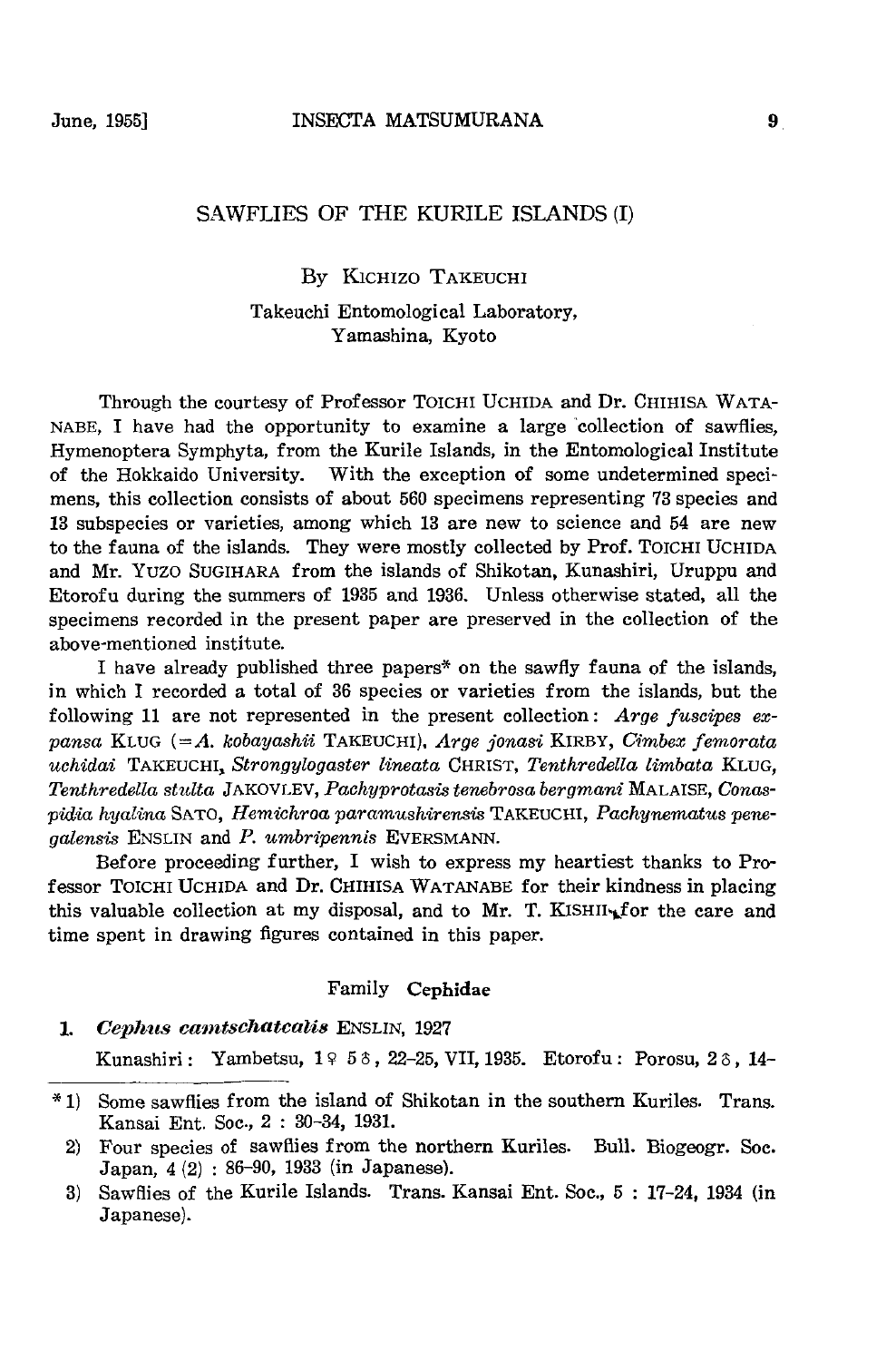# 15, VII, 1936; Seseki, 19, 16-18, VII, 1936. Distr.: Kuriles, Saghalien, Kamtchatka.

## 2. *Hartigia etorofensis* sp. nov.

Closely allied to *H. agilis* from Japan, but may be easily separated from that species by the dull head, with strong coriaceous sculpture, and the long pronotum, as well as the coloration of head and hind tibiae.

<;!. Length 16 mm. Colour black with the following parts yellow: mandibles except apices, two spots on inner orbits (lower one fairly large), a side mark on the 3rd and 4th abdominal tergites, and front legs below apices of femora; four hind tibiae and tarsi dark brown. Wings hyaline. nervures dark brown, costa and extreme base of stigma yellow.

Head dull, strongly coriaceous and covered with dense fuscous hairs, seen from above slightly transverse and slightly constricted behind eyes. Supraclypeal area feebly convex. Median fovea of frons shallowly indicated. Ocellar basin practically absent. Area between lateral ocelli shining and with sparse punctures. Postocellar, ocellocular and ocelloccipital lines as 6 : 8 : 23. Eye in dorsal view about as long as postocular area. Malar space about twice as long as antennal pedicel. Antenna 30-segmented, slightly longer than head and thorax



Fig. 1. *Hartigia etorofensis* sp. nov. 9. Abdomen (1st segment omitted) in lateral view.

combined and slightly swollen medially; pedicel about as long as wide; 3rd segment slightly longer than the 4th. Thorax dull, strongly and finely coriaceous almost uniformly, except scutellum which is smooth posteriorly. Hind tibiae with one preapical spur. Claws with a large tooth near the apices. Abdomen strongly compressed and about twice as long as head and thorax combinel.

 $\delta$ . Length 14 mm. Similar to the female, but clypeus and supraclypeal area also yellow, and the latter with a black spot on the middle of front.

Habitat: Kuriles (Etorofu Is.).

Holotype:  $9$ , Shana, Etorofu, 11-20, VII, 1935, Y. SUGIHARA leg. Allotype:  $\delta$ , same data as the holotype. Paratypes: 1973, same data as the above;  $1$ <sup>2</sup>, same locality, 10, VII, 1927, K. Dol leg.

### Family Pamphiliidae

*3. Ocphalc'ia alp'ina* (Kl.uG, 1808)

Shikotan: Matakotan, 26 $\delta$ , 27-30, VII, 1935; Shakotan, 1  $\frac{1}{2}\delta$ , 27-31, VII,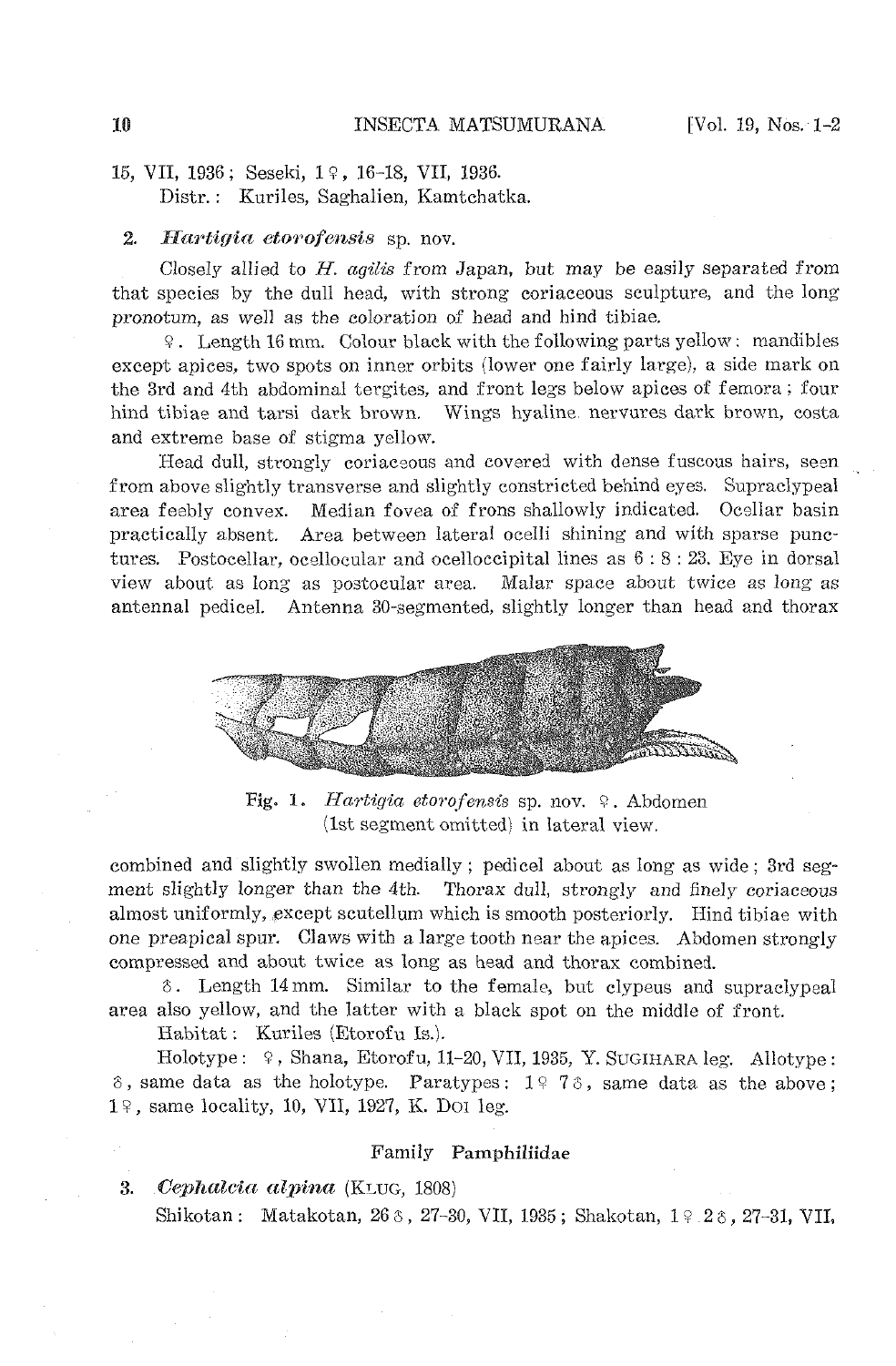Etorofu: Rubetsu,  $5$  ?, 2-10, VII, 1935; Shana, 1 $\frac{9}{11}$ , 11-20, VII, 1936.

Distr.: Japan (Hokkaido, Honshu), Kuriles, Saghalien, Korea, Siberia, Europe. *Lyda sachalinensis* MATSUMURA may be a synonym of this species, although T. UCHIDA (1949) regarded the former as a synonym of C. *abietis* (LINNE). These two, *alpina* and *abietis,* are very confusable species, but can be separated by the shape of head.

- *4. CephalC'la m'vensis* PANZER, 1805 Kunashiri: Yambetsu, 19, 22-25, VII, 1935. Distr.: Kuriles, Saghalien, Siberia, Europe.
- 5. Neurotoma iridescence *(ANDRÉ, 1882)* Kunashiri: Furukamappu, 19, 2-3, VII, 1935. Distr.: Japan (Hokkaido, Honshu, Shikoku), Kuriles, E. Siberia.
- **6.** Neurotoma sibirica GUSSAKOVSKIJ, 1935 Shikotan: Shakotan,  $1 \nsubseteq 1 \nsubseteq$ , 23-27, VI, 1935. Distr.: Japan (Hokkaido), Kuriles, Shghalien, Korea, E. Siberia.
- *7. PamphiUus hortorurn* (KLUG, 1808) Shikotan: Shakotan, 19, 23-27, VII, 1935. Distr.: Japan (Hokkaido, Honshu), Kuriles, Saghalien, Europe.
- 8. Pamphilius stramineipes *(HARTIG, 1837)* Etorofu: Shana, 39, 11-20, VII, 1935; Porosu, 16, 14-15, VII, 1936. Distr.: Kuriles, Siberia, Europe.
- **9.** Pamphilius varius *(LEPELETIER, 1823)* Kunashiri: Yambetsu, 19, 22-25, VII, 1935. Etorofu: Naiho, 19, 23, VII,

1927.

Distr.: Kuriles, Saghalien, Siberia, Europe.

## Family Blasticotomidae

10. *Blasticotoma filiceti pacifica* MALAISE, 1931 Etorofu: Shana, 19, 11-20, VII, 1935. Distr.: Japan (Hokkaido, Honshu), Kuriles, E. Siberia.

## Family Argidae

**11.** *Arge gracilicornis (KLUG, 1812)* 

Kunashiri: Nikishiro, 19, 17-22, VII, 1935; Maruyama, 19, VII, 1935. Distr.: Japan (Hokkaido, Honshu), Kuriles, Saghalien, Korea, Siberia, Caucasus, Europe.

*12. A1'ge nipponensis* ROHWER, 1910

Kunashiri: Yambetsu, 19, 22-25, VII, 1935. Etorofu: Noido, 16, 7, VII, 1935.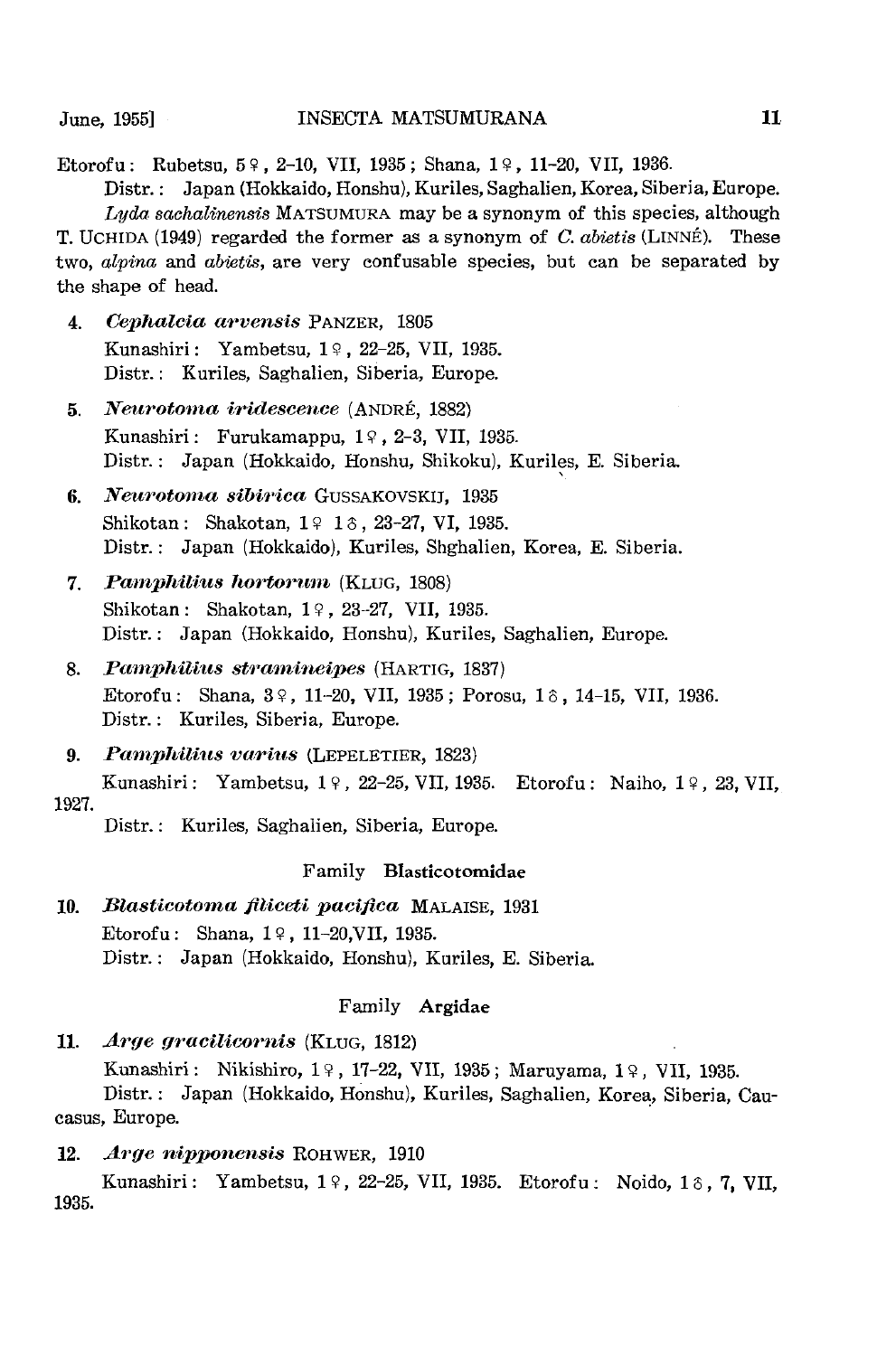Distr.: Japan, Kuriles, Saghalien, Korea, China.

## Family Cimbicidae

*13. Trichiosoma tibiale* STEPHENS, 1835 ? Kunashiri: Nikishiro, 18, 17-22, VII, 1935; Yambetsu, 28, 22-25, VII, 1935. Distr.: Japan (Hokkaido, Honshu), Kuriles, Saghalien, Siberia, Europe.

14. *Cimbex femorata* (LINNÉ, 1758) Etorofu: Porosu, 19, 14-15, VII, 1936; Shana, 18, 22-25, VII, 1936. Distr.: Japan (Hokkaido, Honshu), Kuriles, Saghalien, Korea, Mongolia, Siberia, Caucasus, Europe.

15. Cimbex femorata silvarum *(FABRICIUS, 1793)* Kunashiri: Maruyama, 18, 26, VII, 1935 Distr.: Same as the above.

### *16. Cimbex japonica* KIRBY, 1882

Kunashiri: Nikishiro, 19, 17-22, VII, 1935. Etorofu: Seseki, 19, 16-18, VII, 1936.

Distr.: Japan (Hokkaido), Kuriles, Saghalien, E. Siberia (after GUSSAKOVSKU).

#### Family Tenthredinidae

# Subfamily Selandriinae

#### 17. Pseudotaxonus secundus humeralis var. nov.

9  $\delta$ . Similar in size and structure to typical form. Differs in colour as follows: tegulae and posterior margin of pronotum yellow, and bases of hind tibiae broadly whitish.

Habitat: Japan (Honshu), Kuriles.

Holotype: 9, Yugashima, Izu, 26, IV, 1954, K. TAKEUCHI leg. Allotype: 0, same data as the holotype. Paratypes: 19, Ogino, Sagami, 26, IV, 1951, M. ISHII leg.; 13, Hoppo-onsen, Shinano, 10, VI, 1939, K. TAKEUCHI leg.; 13, Shamanbe, Etorofu, 19-20, VII, 1936, Y. SUGIHARA leg.

This seems to be a northern form of *P. secundus.* 

**18. Hemitaxonus struthis pteridis (FORSIUS, 1910)** 

Kunashiri: Nikishiro, 19, 17-22, VII, 1935; Maruyama, 19, 26,VII, 1935. Distr.; Japan (Hokkaido, Honshu), Kuriles, E. Siberia, Europe (Finnland).

19. Stromboceros Koebelei ROHWER, 1910.

Shikotan: Shakotan, 19, 23-27, VII, 1935; Matakotan, 18, 27-30, VII, 1935. Kunashiri: Nikishiro, 18, 17-22, VII, 1935; Maruyama, 28, 26, VII, 1935.

Distr.: Japan, Kuriles, Saghalien, Korea,

R. MALAISE (1944) established a new genus, *Arbusia,* for this species, but it appears to be identical with *Stromboceros.*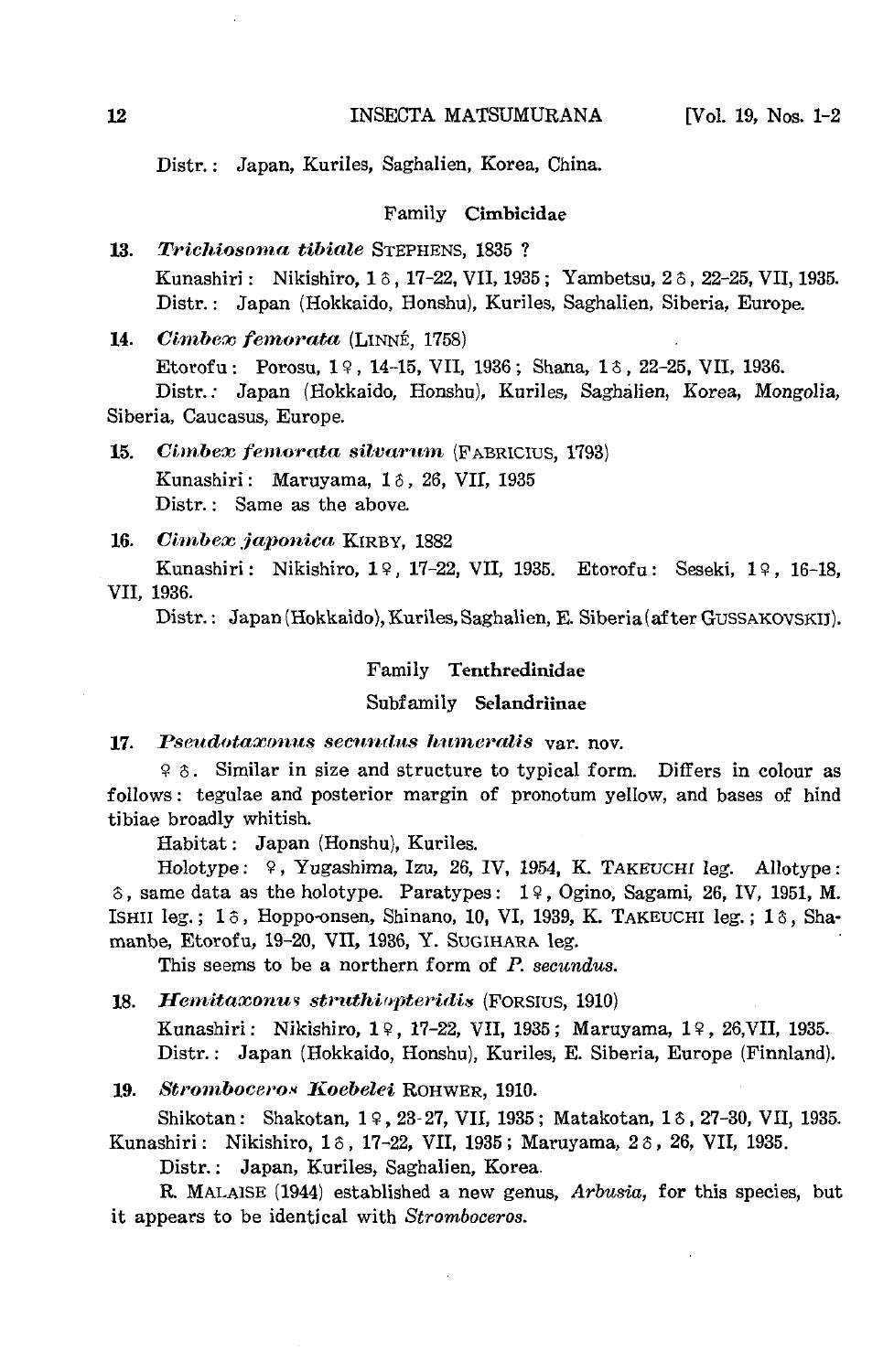#### June, 1955] **INSECTA MATSUMURANA** 13

20. Nesoselandria nipponica TAKEUCHI, 1929 Etorofu; Horobetsu, 1 $\delta$ , 4, VII, 1935; Shana, 1 $\Omega$  2 $\delta$ , 11-20, VII, 1935; 2 $\delta$ , 22-25, VII, 1936; Yanketo, 2º 43, 23, VII, 1936.

Distr.; Japan (Honshu, Shikoku, Kyushu), Kuriles.

## Subfamily Dolerinae

## 21. Loderus genucincta (ZADDACH, 1859)

Shikotan: Shakotan, 19, 23-27, VII, 1935; Matakotan, 18, 27-30, VII, 1935. Kunashiri: Seseki, 13, 27-28, VII, 1935.

Distr.; Japan (Hokkaido), Kuriles, Saghalien, Siberia, Europe.

#### *22. Dolcrus armillatus* KONOW, 1896

Etorofu: Rubetsu, 19 23, 2-10, VII, 1935. Kunashiri: Nikishiro, 13, 17-22, VII, 1935; Yambetsu, 26, 22-25, VII, 1935; Maruyama, 16, 26, VII, 1935. Distr.; Japan. (Hokkaido), Kuriles, Saghalien, Korea, Siberia.

#### *23. Do/crus eph'ipP'iatus* SMITH, 1874

Shikotan: Shakotan,  $2923$ ,  $23-27$ , VII, 1935. Kunashiri: Yambetsu,  $19$ , 22-25, VII, 1935; Furukamapu, 19, 29, VII, 1935.

#### 24. *Dolerus aeneus* HARTIG, 1837

Paramushiru: Kujirawan, 16, 3, VII, 1926; Murakamiwan, 16, 25, VII, 1926.

Distr.; Japan (Hokkaido), Kuriles, Europe.

### Subfamily Tenthredininae

25. Tenthredella fulva adusta (MOTSCHULSKY, 1866)

Kunashiri: Yambetsu, 26, 22-25, VII, 1935; Maruyama, 19, 26, VII, 1935; Nikishiro, 11 º 63, 17-22, VII, 1935; Furukamapu, 1 º, 29, VII, 1935. Uruppu: Tokotan, 19 23, 9-23, VIII, 1936.

Distr.; Japan (Hokkaido, Honshu), Kuriles, Saghalien, Korea, China, Siberia.

## 26. Tenthredella kurilensis TAKEUCHI, 1931

Shikotan: Shakotan,  $4953$ , 27-31, VII, 1936. Kunashiri: Yambetsu,  $19$ , 22-25, VII, 1935; Maruyama, 26, 26, VII, 1935. Etorofu: Shana, 29, 19, VII, 1927; 3 Q , 11-20. VII, 1935.

Distr.; Japan (Hokkaido), Kuriles.

27. Tenthredella jozana (MATSUMURA, 1912) Uruppu: Tokotan,  $1 \div 9 - 23$ , VIII, 1936. Distr.; Japan (Hokkaido, Honshu, Shikoku), Kuriles, Saghalien, E. Siberia.

28. *Tenthredel:a tamanukii* TAKEUCHI, 1936

Kunashiri: Nikishiro, 19, 17-22, VII, 1935; Seseki, 16, 27-28, VII, 1935. Etorofu: Betobu, 13, 16-18, VII, 1936. Uruppu: Tokotan, 1 $9$ , 9-23, VIII, 1936.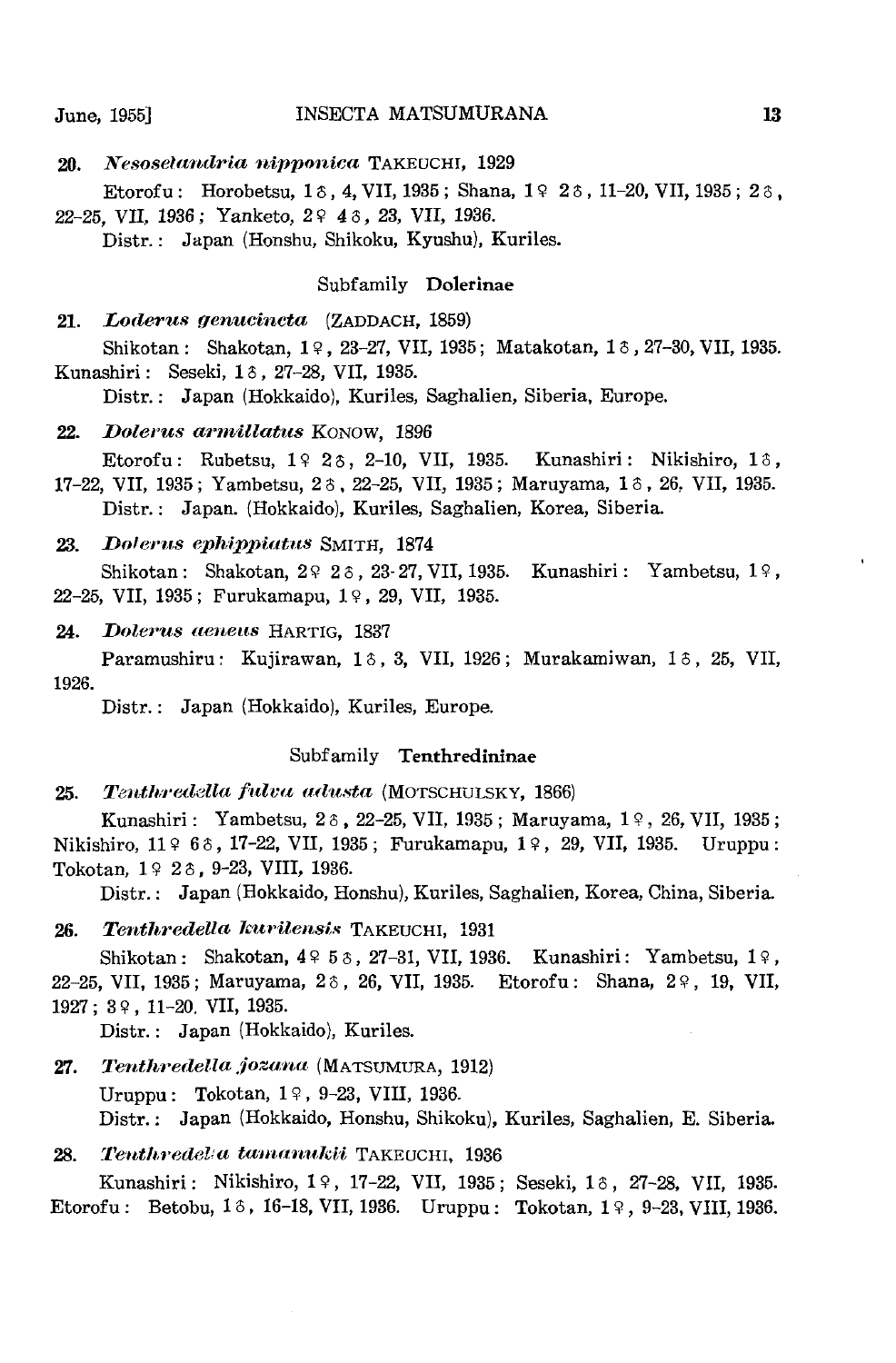Distr.: Japan (Hokkaido, Honshu), Kuriles, Saghalien.

29. Tenthredella emphytiformis (MALAISE, 1931) Uruppu: Tokotan, 29 13, 9-23, VIII, 1936. Distr.: Japan (Hokkaido, Honshu, Shikoku), Kuriles, China, E. Siberia.

#### **30. Tenthredella fagi facigera (KONOW, 1899)**

Etorofu: Shana,  $1 \, \frac{9}{11} - \frac{20}{111}$ , 1935; Porosu,  $1 \, \frac{9}{11}$ , 14-15, VII, 1936. Uruppu: Tokotan, 2º 23, 9-23, VII, 1936. Kunashiri: Yambetsu, 2º, 22-25, VII, 1935. Distr.: Japan (Hokkaido, Honshu), Kuriles, Saghalien, China, Siberia.

#### **31.** Tenthredella nigerrima FORSIUS, 1918

Etorofu: Shamanbe, 19, 19-20, VII, 1936; Seseki, 26, 16-18, VII, 1936. Uruppu: Tokotan, 1º, 9-23, VIII, 1936.

Distr.: Japan (Hokkaido, Honshu, Shikoku), Kuriles, Siberia, Europe.

32. Tenthredella colon eburneifrons *(KIRBY, 1882)* 

Kunashiri: Maruyama, 13, 26, VII, 1935. Etorofu: Bettobu, 19, 11-13,

- VII, 1936; Shana, 19, 11-20, VII, 1935, 13, 22-25, VII, 1936; Seseki, 13, 16-18,
- VII, Shamanbe, 23, 19-20, VII, 1936. Uruppu: Tokotan, 23, 9-23, VIII, 1936. Distr.: Kuriles, Saghalien, E. Siberia.

#### 33. Tenthredella sortitor (MALAISE, 1938)

Kunashiri: Yambetsu, 39, 22-25, VII, 1935; Nikishiro, 79 13, 17-22, VII, 1935; Maruyama, 19 13, 26, VII, 1935. Etorofu: Rubetsu, 39, 2-10, VII, 1935; Porosu, 49, 14-15, VII, 1936; Bettobu, 29, 11-13, VII, 1936; Shana, 29, 11-20, VII, 1935 and 22-25, VII, 1936; Yanketo, 19, 23, VII, 1936.

Distr.: Japan (Hokkaido, Honshu), Kuriles, Saghalien, Korea.

#### 34. Tenthredella mitsuhashii (MATSUMURA, 1912)

Kunashiri: Yambetsu, 69, 22-25, VII, 1935; Nikishiro, 29, 17-22, VII, 1935; Maruyama, 1º, 26, VII, 1935.

Distr.: Japan (Hokkaido), Kuriles, Saghalien.

#### 35. Tenthredella flavomandibulata (MATSUMURA, 1912)

Kunashiri: Nikishiro, 59, 17-22, VII, 1935. Etorofu: Rubetsu, 1913, 2-

10, VII, 1935; Bettobu, 19, 11-13, VII, 1936; Shana, 19, 11-20, VII, 1935. Distr.: Japan (Hokkaido, Honshu), Kuriles, Saghalien.

36. Tenthredella fuscicornis forsii *(KONOW, 1908)* 

Shumushu: Murakamisaki, 19, 13, VII, 1926. Paramushiru: Ruisan, 19,

18, VII, 1926; Kujirawan, 19, 3, VII, 1926; Arakawa, 19, 6, VII, 1926; Nasauki,  $19, 9, VII, 1926.$ 

Distr.: Kuriles, E. Siberia.

# 37. Tenthredella ferruginea (SCHRANK, 1776)

Kunashiri: Nikishiro, 19, 17-22, VII, 1935; Yambetsu, 29, 22-25, VII,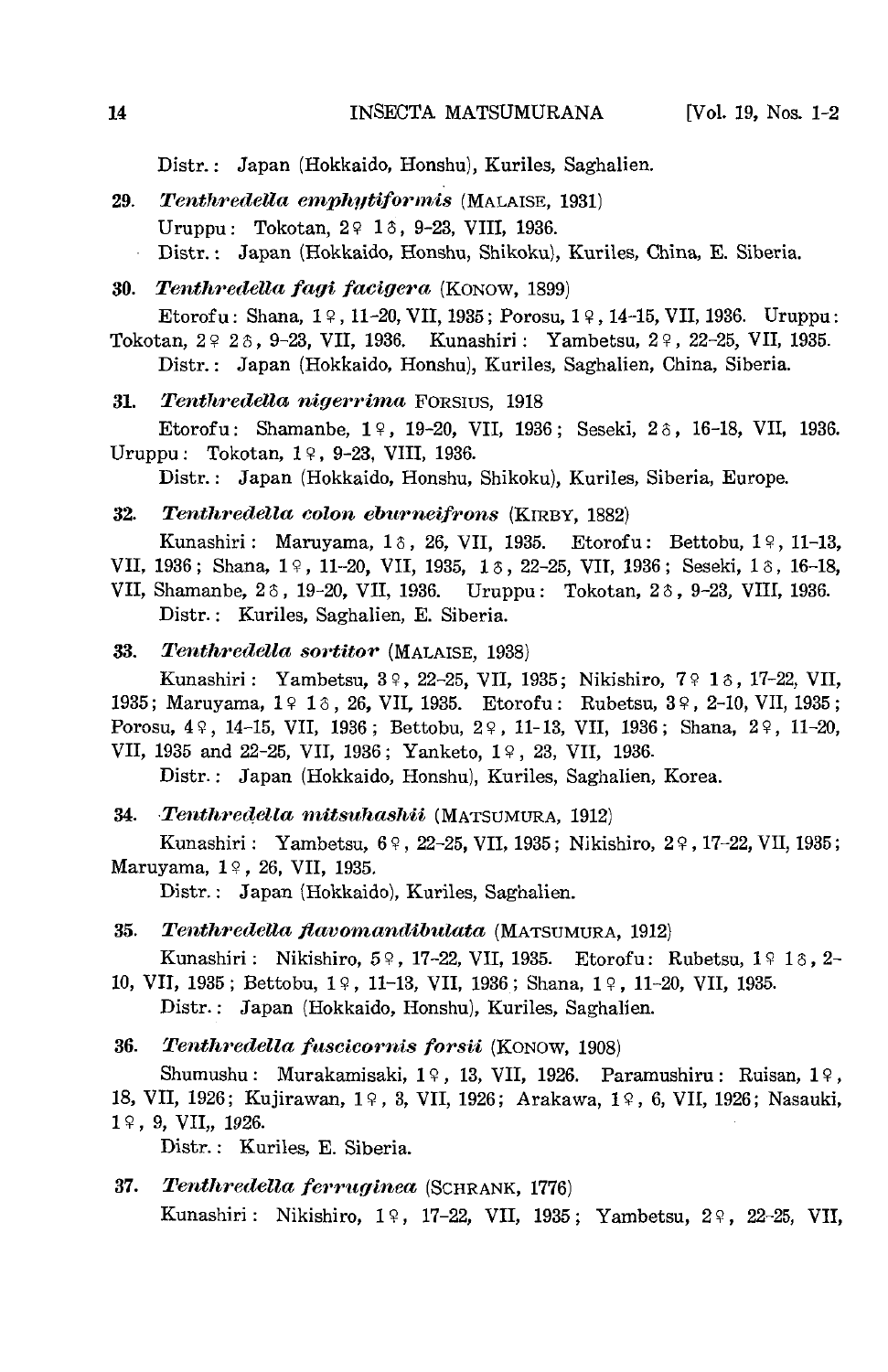1935. Etorofu: Bettobu, 3º, 11-13, VII, 1936; Shana, 1 &, 11-20, VII, 1935. Distr.: Japan (Hokkaido, Honshu), Kuriles, Saghalien, China, Siberia, Europe.

#### **38.** Tenthredella velox nigrofemorata subsp. nov.

Similar to *T. velox bisignata* KONOW from E. Siberia, but differing in the coloration of legs and abdomen.

'f. Length 10-12 mm. Colour black, with the following parts yellow or white: clypeus, labrum, mandibles except apices, metepisternum, sides of propodeum, antennae beneath (except two basal segments) and four apical segments (apical ones usually infuscate), and front legs below apices of femora in front; four hind tibiae (except apices), most of middle tarsi, apical segment of hind tarsi and spurs ferruginous. Wings slightly infuscate, nervures and stigma dark brown, costa usually ferruginous.



Fig. 2. *Tenthredella velox nigrofemorata* subsp. nov. A: penis valve  $(\times 40)$ . B: 11th tooth from apex of saw  $(\times 400)$ .

 $\delta$ . Length 9-10 mm. Similar to the female, but the four hind legs mainly black, and the abdomen sometimes with some middle segments reddish. Penis valve as shown in fig. 2.

Habitat: Japan (Hokkaido, Honshu), Kuriles, Saghalien, Korea.

Holotype:  $\varphi$ , Mt. Shirouma, Shinano, 1, VIII, 1932, K. TAKEUCHI leg. Allotype:  $\delta$ , same data as the holotype. Paratypes:  $2 \nmid 1 \delta$ , same data as the above;  $1 \nsubseteq 16$ , Mt. Yari, Shinano, 17, VIII, 1936, K. TAKEUCHI leg.;  $1 \nsubseteq$ , Tatevama, Ecchu, 23, VII, 1938, S. TAKEUCHI leg.; 4º, Hakusan, Kaga, 24, VII, 1937, K. TAKEUCHI leg.; 1º, Mt. Chokai, Uzen, 29, VII, 1948, K. SHIRAHATA leg.; I'?, Shikaribetsu, Hokkaido, 25, VII, 1939, K. TAKEUCHI leg.; Mt. Daisetsu, Hokkaido, 2º, 4, VIII, 1952, K. TSUNEKI leg.; 1 8, 19, VII, 1930, K. TAKEUCHI leg.; I'?, 13, VII, 1931, K. KOBAYASHI leg.; Kunashiri Is, Kuriles, I'?, Nikishiro, 17-- 22, VII, 1935, T. UCHIDA leg.; 1916, Yambetsu, 22-25, VII, 1935, T. UCHIDA leg.;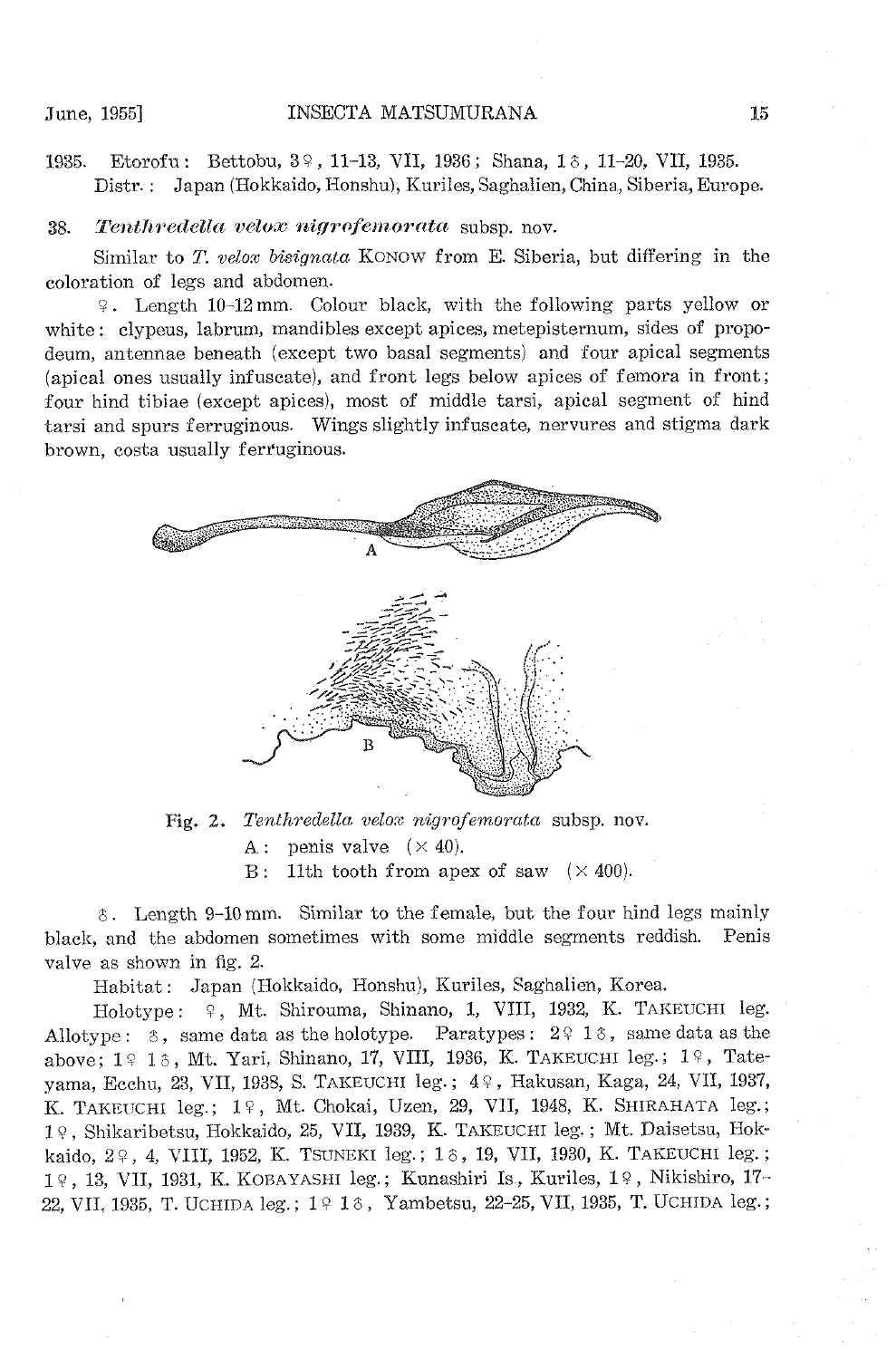39, Takinosawa, Saghalien, 8, VII, 1930, K. TAKEUCHI leg.; 59 38, Tônai, N. Korea, 23, VII, 1935, K. TAKEUCHI leg.; Hakugan, N. Korea, 39, 24, VII, 1935, 19, 13, VI, 1936, K. TAKEUCHI leg.

All the types, except 2 paratypes from the Kuriles, are preserved in the Takeuchi Entomological Laboratory.

39. Tenthredella pseudolivacea omega TAKEUCHI, 1936

Kunashiri: Yambetsu, 19, 22-25, VII, 1935.

Distr.: Japan (Hokkaido, Honshu, Shikoku), Kuriles, Saghalien.

 $40.$  Tent'iredella olivacea takedae (MATSUMURA, 1912)

Paramushiru: Reisan, 13, 18, VII, 1926; Suribachi, 19 23, 23, VII, 1935, 18, 12, VII, 1926; Atoyajiri-dake, 19, 4, VIII, 1935; Musashi-wan, 19, 28, VII, 1935.

Distr.: Japan (Hokkaido, Honshu), Kuriles, Saghalien, Korea.

41. Tenthredella subolivacea sp. nov.

Closely allied to *T. olivacea,* but may be easily separated from that species by the following features: antennae wholly black (not pale beneath), scutellum and mesepisternum more strongly convex, and conformation of penis valve (fig. 3).

\1. Length 11-12 mm. Colour quite similar to *olivacea,* except the black antennae and yellow occiput.

Head more or less dull, feebly coriaceous, seen from above slightly transverse and slightly dilated behind eyes. Clypeus shallowly and arcuatly emarginate. Supraclypeal area almost flat. Suprantennal tubercles well prominent (more strongly prominent than that of *olivacea)* and subparallel, space between them about three-fourths length of their height. Postocellar area slightly narrowed in front and about as long as wide. Ocellocular and ocelloccipital lines about



Fig. 3. *Tenthredella subolivacea* sp. nov.

A: penis valve  $(\times 40)$ .

B: 12th tooth from apex of saw  $(\times 400)$ .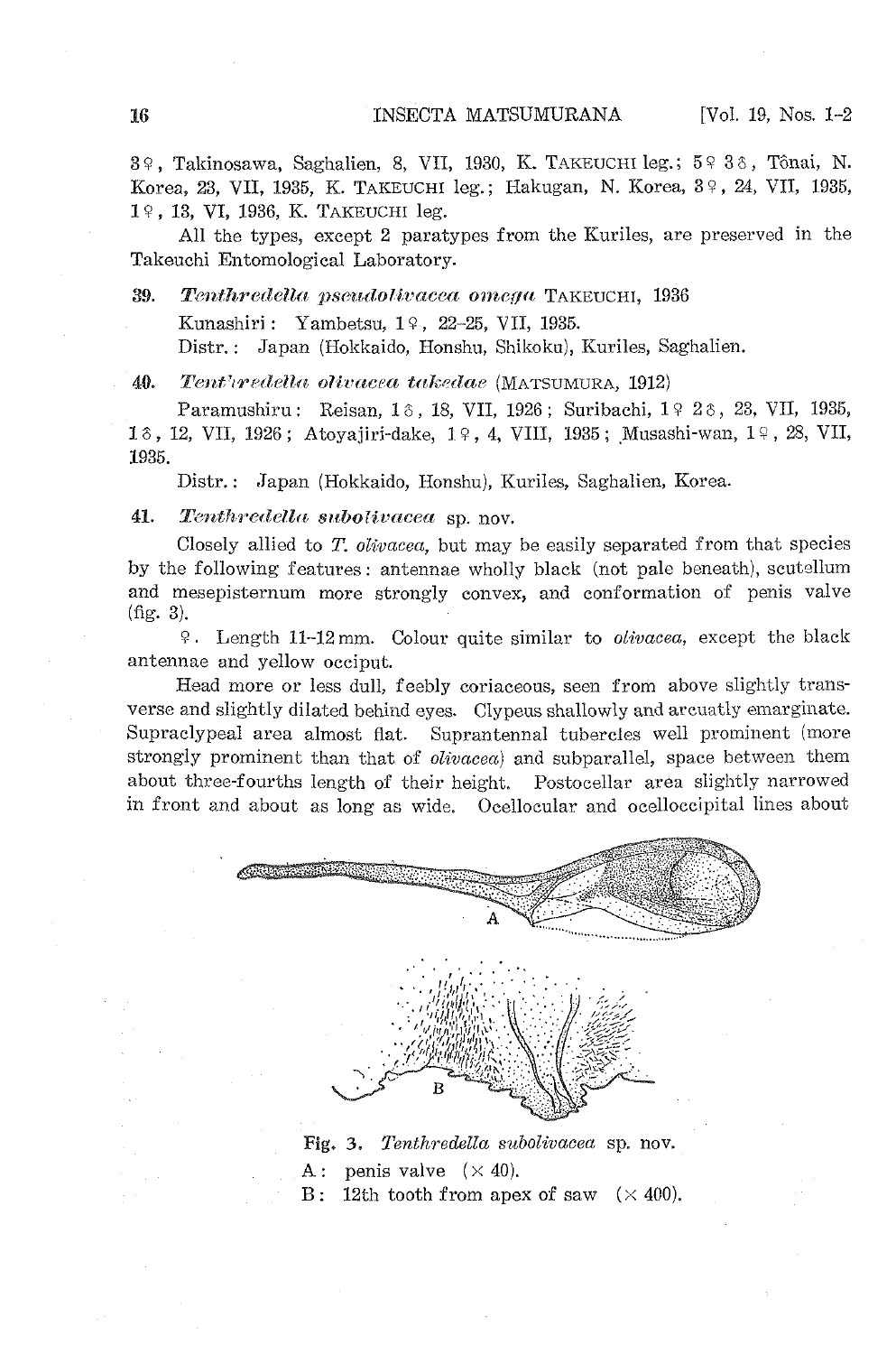equal in length. Eye in dorsal view about 1.3 times as long as postocular area. Malar space longer than ocellar diameter. Antenna slightly longer than head and thorax combined, relative length of segments about  $4.5:3:11.5:8.5:7:5:$ 4.5 : 4 : 4; pedicel longer than wide; penultimate segment about twice as long as wide. Mesonotum dull, finely coriaceous; scutellum gently pyramidal; posttergite more or less shining and with some large punctures. Metascutellum shining and practically impunctate. Mesepisternum dull, finely coriaceous, with a rather sharp tubercle. Abdomen finely and feebly coriaceous. Pubescence on head and thorax mainly fuscous above and whitish below.

o. Length 10-11 mm. Similar to the female. Penis valve as shown in fig. 3.

Habitat: Japan (Hokkaido, Honshu), Kuriles, Saghalien.

Holotype:  $9$ , Daisen, Hoki, 12, VII, 1950, K. TAKEUCHI leg. Allotype:  $\delta$ , Mt. Odai, Yamato, 5, VII, 1932, C. TERANISHI leg. Paratypes: 19, Akanko, Hokkaido, 27, VII, 1939, K. TAKEUCHI leg.; 1916, Shikaribetsu, Hokkaido, 25, VII, 1939, K. TAKEUCHI leg.; 16, Tsutaonsen, Mutsu, 8, VII, 1932, K. TAKEUCHI leg.; 19, Mt. Zao, Rikuzen, 25, VII, 1936, K. SHIRAHATA leg.; 19, Mt. Hakkoda, Mutsu, 10, VII, 1932, K. TAKEUCHI leg.; 1  $\delta$ , Mt. Shirouma, Shinano, 1, VIII, 1932, K. TAKEUCHI leg.; 19, Kamikochi, Shinano, 9, VI, 1929, K. TAKEUCHI leg.; 13, Mt. Koma, Shinano, 15, VIII, 1924, K. TAKEUCHI leg.; 1913, Hakone, Sagami, 21, VI, 1937, K. TAKEUCHI leg.; 29, Mt. Myoko, Echigo, 17, VII, 1927. K. TAKEUCHI leg.;  $1 \nless 1 \nless 1$ , same data as the allotype;  $1 \nless 1$ , same data as the holotype;  $19$ , Mt. Odai, Yamato, 2, VIII, 1953, T. NAKANE leg.;  $19$ , Yambetsu, Kunashiri Is., 22-25, VII, T. UCHIDA leg.; 1 8, Mt. Suzuya, Saghalien, 11, VII, 1930, K. TAKEUCHI leg.

All the types, except some paratypes, are in Takeuchi Entomological Laboratory.

#### *42. Tcntlwc(Zclla convel'gcnata* sp. nov.

Belongs to *T. rnesomelas-group,* and most closely related to *T. mioceras,\**  but may be easily separated from that species by the narrow postocellar area, and the peculiar conformation of penis valve (fig. 4).

~. Length 11-13 mm. Colour similar to *T. mioceras.* Mesosternum usually with a black marking.

Head dull, irregularly and rugosely punctate, seen from above transverse (much narrower than that of *mioceras),* and slightly dilated behind eyes. Suprantennal tubercles less prominent and converge below. maximum distance between them about 1.5 times as long as thier height. Postocellar area slightly narrowed in front, with lateral margin almost straight and about three-fourths as long as front margin. Ocellocular and ocelloccipital lines as 10: 7. Eye in dorsal view about 1.3 times as long as postocular area. Malar space about as

<sup>\*</sup> This species has not hitherto been known from outside Europe, but I have taken a female at Bakugan, N. Korea on July 24, 1935, which agrees quite well with a European specimen determined by R. B. BENSON.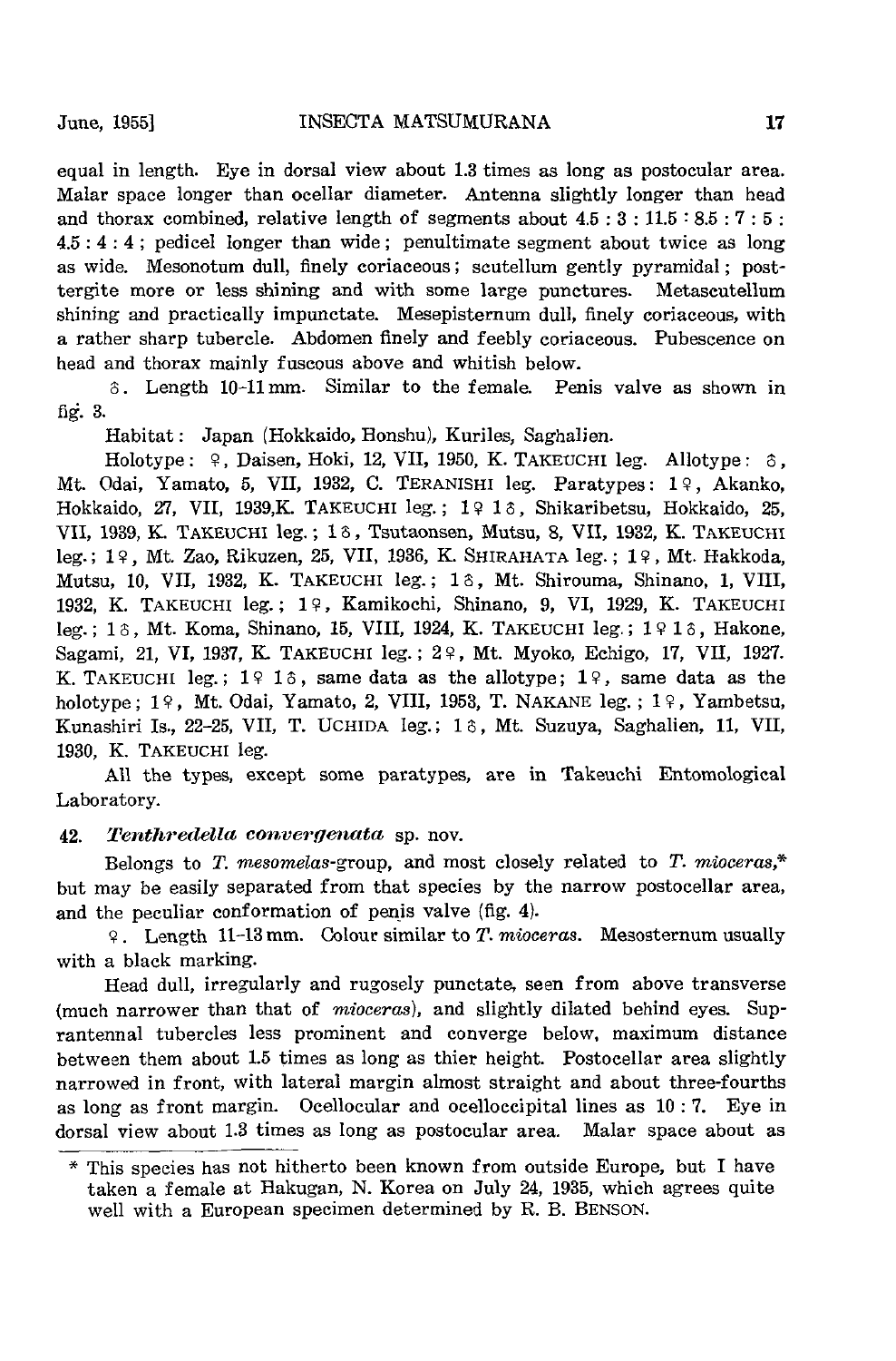

Fig. 4. *Tenthredella convergenata* sp. nov. A: penis valve  $(\times 40)$ . B: 10th tooth from apex of saw  $(\times 600)$ .

long as ocellar diameter. Antenna (distinctly longer and stouter than that of *1'nioceras)* more or less compressed apically, slightly longer than head and thorax combined, relative length of segments about  $7: 3.5: 15: 10: 9: 7: 5.5: 5: 5$ ; penultimate segment about twice as long as wide. Inner spur of hind tibia almost straight and about half length of hind basitarsus. Saw-sheath comparatively short, hardly reaching to abdominal apex. Pubescenee on head and pronotum mainly silvery, and on mesonotum and antennal scape mainly fuscous.

 $\delta$ . Length 11-12 mm. Similar to the female excepting the usual sexual differences. Penis valve very peculiar among the group, with a spine-like apical projection (fig. 4).

Habitat: Japan (Hokkaido, Honshu. Shikoku), Kuriles.

Holotype:  $\varphi$ , Kibune near Kyoto, 13, V, 1950, K. TAKEUCHI leg. Allotype:  $\delta$ , same data as the holotype. Paratypes:  $3 \div 3 \hat{\diamond}$ , Tokachi, Hokkaido, 12-14, VII, 1953, S. ITO leg.; 2 9 1 6, Sounkyo, Hokkaido, 16, VII, 1930, K. TAKEUCHI leg.; 1918, Kuroyu, Ugo, 16, VI, 1951, S. ITO leg.; 1948, Kamikochi, Shinano, 7-9, VI, 1929, K. TAKEUCHI leg.; 16, Tobira-Kosen, Shinano, 17, V, 1953, KODAMA leg.; 1 $\delta$ , Mt. Buna, Omi, 3, VII, 1939, K. TAKEUCHI leg.;  $2\delta$ , Yuge-mura, Tanba, 25, V, 1934, K. TAKEUCHI leg.; Mt. Atago near Kyoto, 26, VI, 1932, K. TAKE-UCHI leg.; 13, Hachotaira near Kyoto, 26, V, 1940, S. TAKEUCHI leg.;  $1\frac{9}{1}$ , Kurama near Kyoto, 19, V, 1940, K. TAKEUCHI leg.;  $4 \nvert 4 \nvert 2 \nvert 3$ , same data as the holotype; 19 18, Mt. Hachifuse, Tajima, 28, V, 1953, K. TAKEUCHI leg.; 18, Yoshino, Yamato, 2, VI, 1916, K. TAKEUCHI leg.; 10, Mt. Odai, Yamato, 5, VII, 1932, C. TERANISHI leg.;  $1\frac{9}{7}$ , Sandankyo, Aki, 4, VI, 1953, S. ITO leg.;  $2\frac{9}{7}$  3 $\frac{3}{6}$ , Mt. Tsurugi, Awa, 3, VI, 1930, K. TAKEUCHI leg.;  $4 \nmid 16$ , Nikishiro, Kunashiri Is., Kuriles, 17-22, VII, 1935, T. UCHIDA leg.; 19, Shana, Etorofu Is., Kuriles, 11-20, VII, 1935, Y. SUGIHARA leg.

All the types, except some paratypes from the Kuriles, are preserved in the Takeuchi Entomological Laboratory.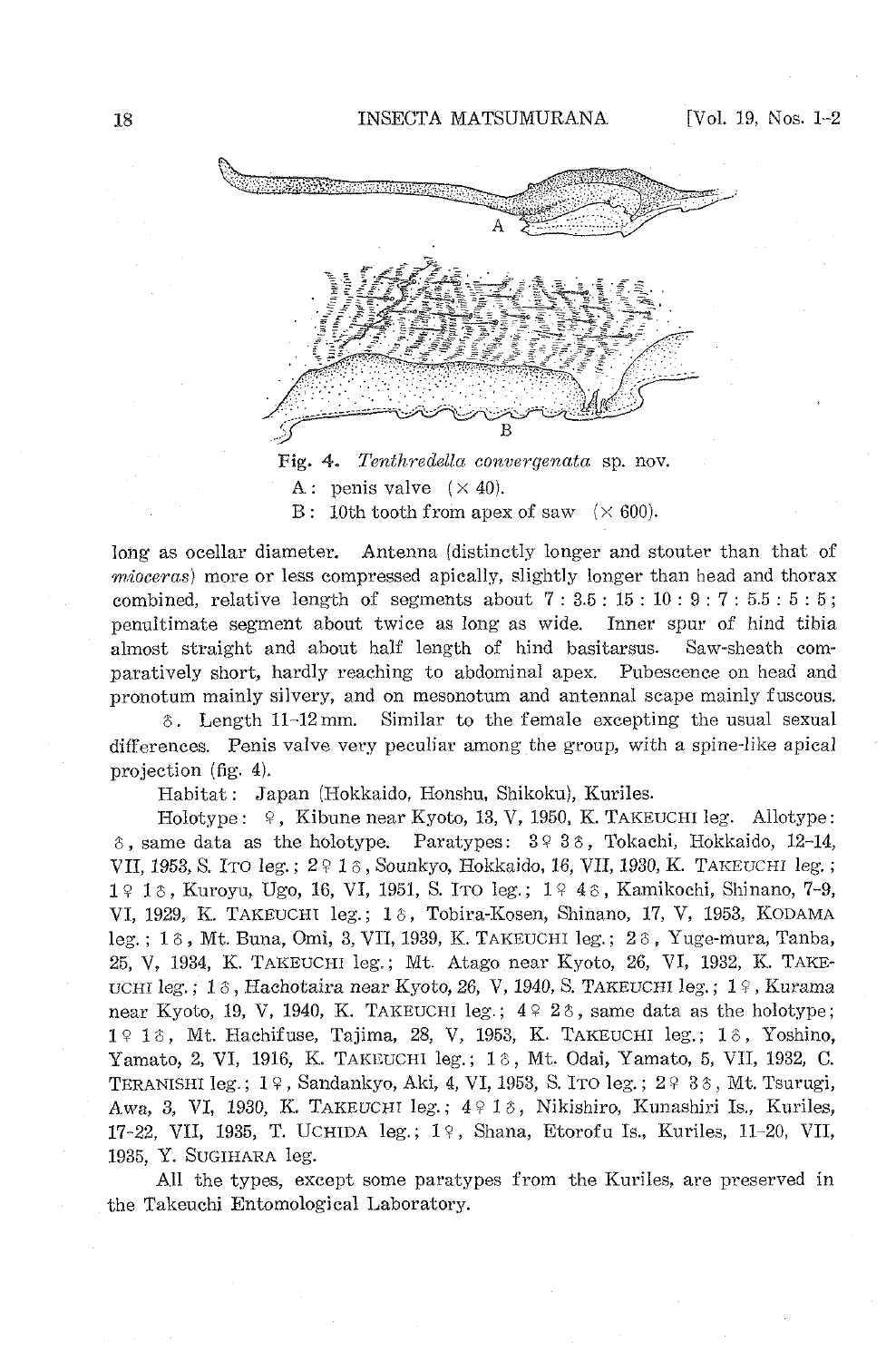## 43. Tenthredella tenuivaginata sp. nov.

Closely allied to *T. mesomelas,* but may be easily separated from that species by the narrow head and postocellar area, as well as the long and slender sheath (fig. 5).



Fig. 5. *Tenthredella tenuivaginata* sp. nov.

A: penis valve  $(\times 40)$ . B: 10th tooth from apex of saw  $(\times 400)$ . C: apical portion of 9 abdomen in lateral view.

9. Length 10-12 mm. Colour similar to *T. mesomelas,* but the yellow coloration of cheeks usually enlarging to temples, and the extent of black on abdominal tergite are usually somewhat decreased.

Head shining, only witb very sparse sculpture, seen from above transverse (distinctly narrower than that of *mesomelas),* and not dilated behind eyes. Suprantennal tubercles well prominent and subparallel, space between them about two-thirds length of their height. Postocellar area almost parallel-sided, distinctly transverse, about 8: 5. Ocellocular and ocelloccipital lines as 8: 5.5. Eye in dorsal view about 1.6 times as long as postocular area. Malar space slightly longer than ocellar diameter. Antenna rather slender and slightly longer than head and thorax combined, relative length of segments about 3.5: 2.5 : 11 : 8 ; 7 : 5 : 4 ; 3.5 ; 3.5; pedicel about as long as wide; penultimate segment less than twice as long as wide. Mesepisternum more or less shining, rather feebly coriaceous. Inner spur of hind tibia slightly curved, and a little longer than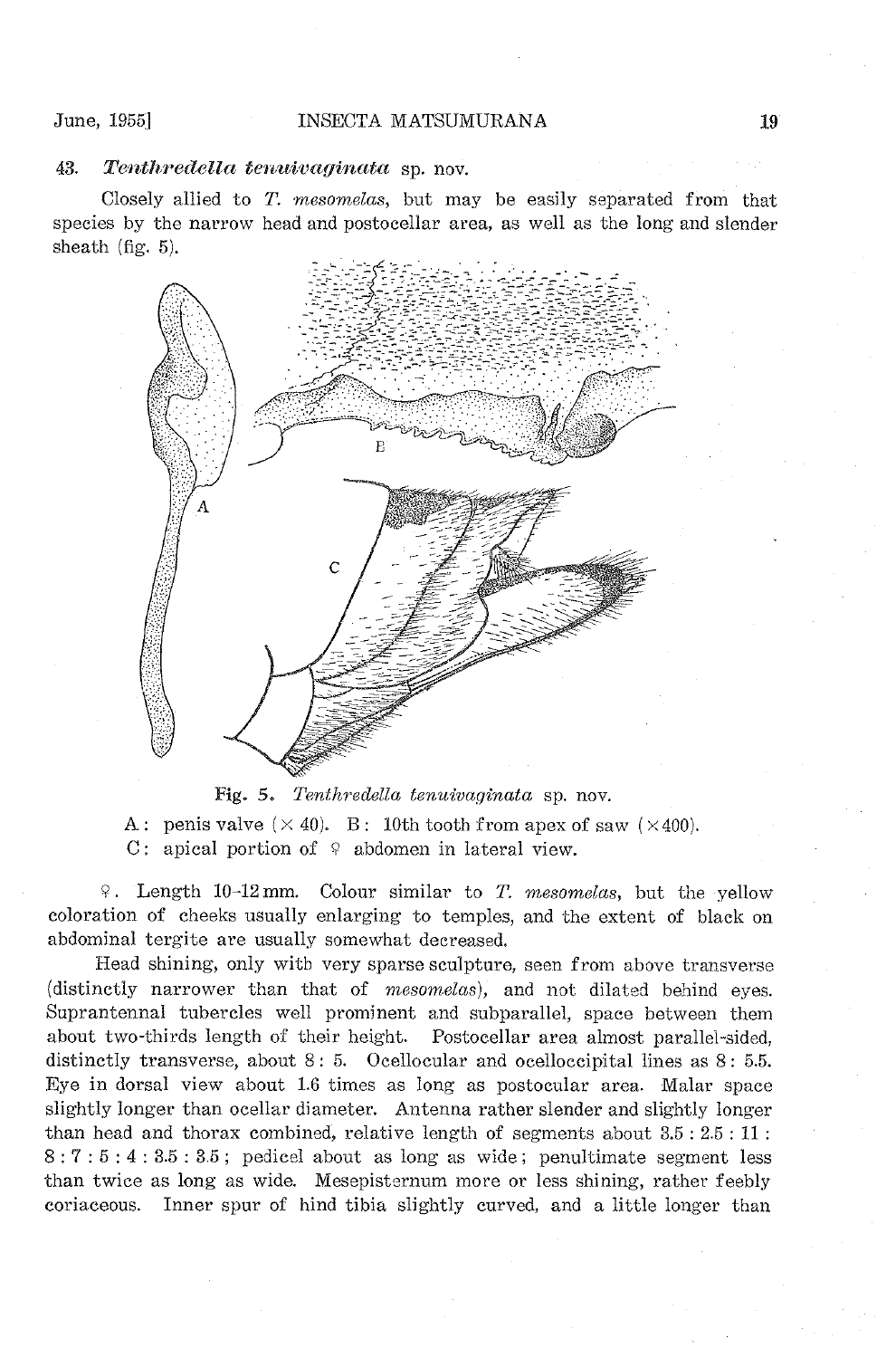half length of hind basitarsus. Saw-sheath (fig. 5) rather long and slender, distinctly beyond the apex of abdomen. Pubescence on head, pro- and mesonotum, and antennal scape mainly silvery.

 $\delta$ . Length 10-11 mm. Similar to the female, but the head strongly narrowed behind eyes and the surface sculpture usually stronger than that of female. Penis valve (fig. 5) somewhat similar to *mesomelas.* 

Habitat: Japan (Honshu), Kuriles.

Holotype: 9, Shikotan Is, Kuriles, 2, VIII, 1931, K. KOBAYASHI leg. Allotype: 0, Matakotan, Shikotan, Is, Kuriles, 27-30, VII, 1935, Y. SUGIHARA leg. Paratypes:  $2\delta$ , same data as the allotype;  $6\frac{\circ}{2}\delta$ , Shakotan, Shikotan Is., 23-27, VII, 1935, Y. SUGIHARA leg.;  $1685$ , Tokotan, Uruppu Is., Kuriles, 9-23, VIII, 1936, Y. SUGIHARA leg.; 14º 18<sup>3</sup>, Etorofu Is., Kuriles, VII, 1935-1936, Y. SUGI-HARA leg.; 39 26, Kunashiri Is., Kuriles, 17-25, VII, 1935, T. UCHIDA leg.; 29, Mt. Shirouma, Shinano, 1, VIII, 1932, K. TAKEUCHI leg.

Holotype and some paratypes are preserved in the Takeuchi Entomological Laboratory.

#### 44. Tenthredella nitidiceps sp. nov.

Closely allied to *T. mesomelas,* but may be separated from that species by the highly polisbed head, narrow postocellar area, and much larger size.



Fig. 6. *Tenthredella nitidiceps* sp. nov.

A: penis valve  $(\times 40)$ 

B: 12th tooth from apex of saw  $(\times 600)$ .

9. Length 13-16 mm. Colour similar to *mesomelas*, but usually with an additional yellow mark on the posterior margin of mesoscutum and lateral margin of praescutum.

Head strongly shining, usually with no surface sculpture, seen from above transverse (narrower than that of *mesomelas),* and slightly dilated behind eyes. Suprantennal tubercles well prominent and subparallel, space between them about two-thirds length of their height. Postocellar area distinctly transverse,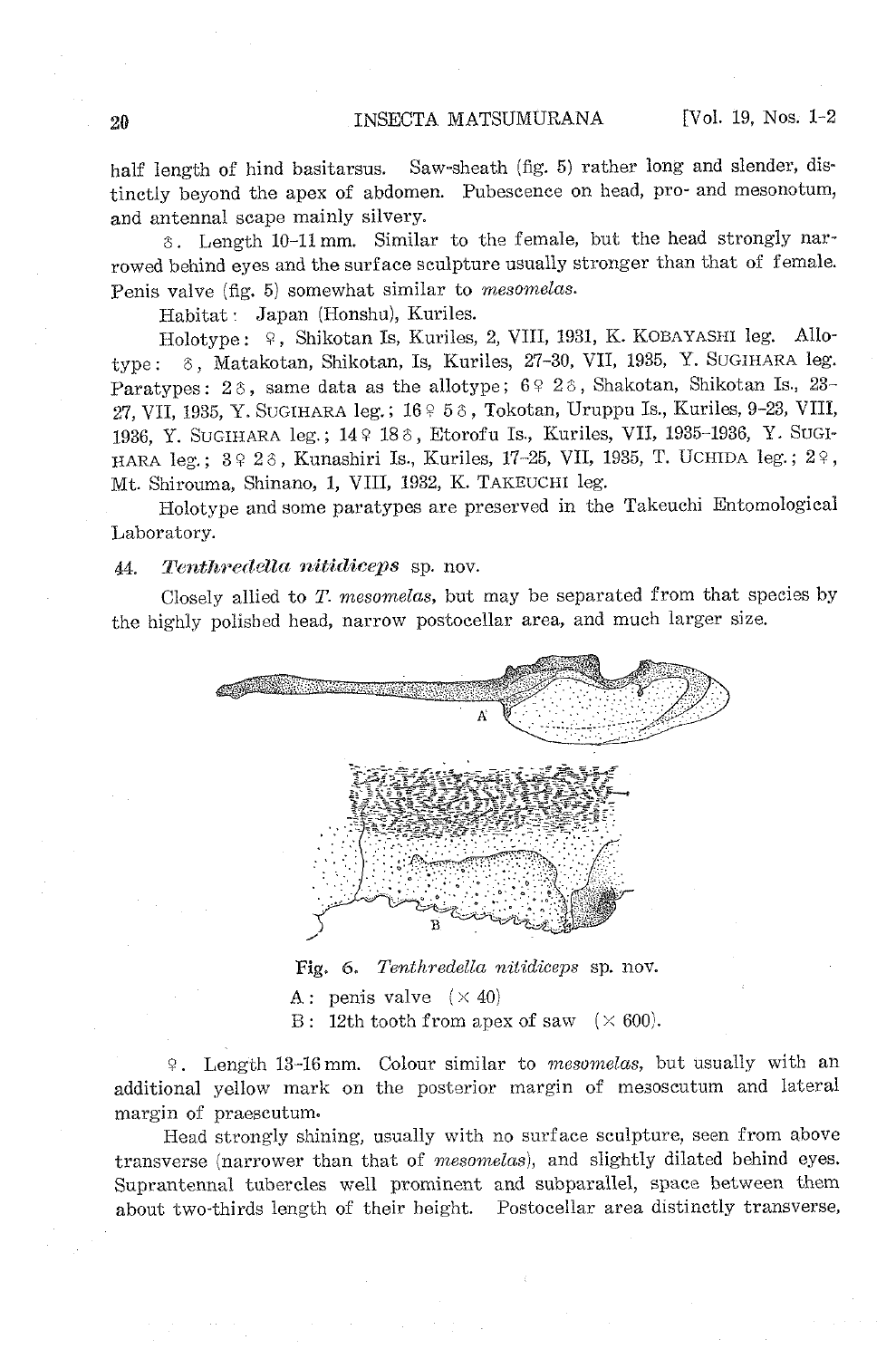about 7: 5, and lateral margin slightly curved. Ocellocular and ocelloccipital lines as 7 : 5.5. Eye in dorsal view about 1.2 times as long as postocular area. Malar space about as long as ocellar diameter. Antenna slightly longer than head and thorax combined, relative length of segments about  $6:4:15:11:9.5:7:6:6$ : 5; pedicel about as long as wide; penultimate segment about twice as long as wide. Scutellum in frontal view with apex rather broadly flat. Inner spur of hind tibia about half length of hind basitarsus, Saw-sheath of usual type. Pubescence on head above and mesonotum mainly fuscous, and on pronotum mainly silvery.

 $\delta$ . Length 12-14 mm. Similar to the female excepting the usual sexual differences. Penis valve rather similar to that of *mesomelas* as shown in fig. 6.

Habitat: Japan (Hokkaido, Honshu), Kuriles.

Holotype: 9, Daisen, Hoki, 13, VII, 1917, K. TAKEUCHI leg. Allotype: 8, Daisen, Hoki, 12, VII, 1950, K. TAKEUCHI leg. Paratypes: 2 6, Daisen, Hoki, 7, VI, 1933, K. TAKEUCHI leg.; 19, Ikaho-onsen, Kozuke, 19, VII, 1927, K. TAKE-UCHI leg.;  $1\frac{9}{7}$ , Kazawa-onsen, Shinano, 3, VIII, 1929, K. TAKEUCHI leg.;  $1\frac{9}{7}$  2 $\delta$ , Kose near Karuizawa, Shinano, 26, VII, 1929, K. TAKEUCHI leg.; Kamikochi, Shinano,  $19$ ,  $10$ , VII, 1915, K. SATO leg.;  $19$ , 1, VIII, 1931, K. TAKEUCHI leg.;  $19$ , Iwanadome near Kamikochi, 24, VII, 1952, S. ITO leg.; 29, Tamagawa, Ugo, 18, VI, 1951, S. ISSIKI leg.; 19, Obihiro, Hokkaido, 11, VII, 1953, S. ITO leg.; 19, Nikishiro, Kunashiri Is., Kuriles, 17 22, VII, 1935, T. UCHIDA leg.; 29, Tokotan, Uruppu Is., Kuriles, 9-23, VIII, 1936, Y. SUGIHARA leg.; Etorofu Is., Kuriles, 1923, Horobetsu, 4, VII, 1935, 4913, Rubetsu, 2-10, VII, 1935, Y. SUGIHARA leg.

All the types, except some paratypes, are preserved in the Takeuchi Entomological Laboratory.

## 45. Tenthredella opaciceps sp. nov.

Closely allied to *T. tenuivaginata* described above, but may be separated by the dull head (strongly coriaceous) and short saw-sheath. In having the narrow postocellar area this species may be readily recognized from the other members of *mesomelas-group.* 

>;2. Length 11-12mm. Colour similar to *mesomelas.* but the yellow coloration of cheeks usually enlarged to temples (fig. 7), and the extent of the black on the abdominal tergites somewhat decreased.

Head dull, with coriaceous sculpture, seen from above transverse and not dilated behind eyes. Suprantennal tubercles rather less prominent, and subparallel, space between them about as long as their height. Postocellar area narrow and almost parallel-sided, about twice as wide as long. Ocellocular and ocelloccipital lines as 5 : 3. Eye in dorsal view about 15 times as long as postocular area. Malar space about as long as ocellar diameter. Antenna comparatively short, about as long as head and thorax combined, and subcylindrical, relative length of segments about  $3.5: 2: 10: 7: 6: 4.5: 3.5: 3: 3$ ; penultimate segment less than twice as wide as long. Mesepisternum rather feebly coriaceous. Inner spur of hind tibia about half length of hind basitarsus. Pubescence on